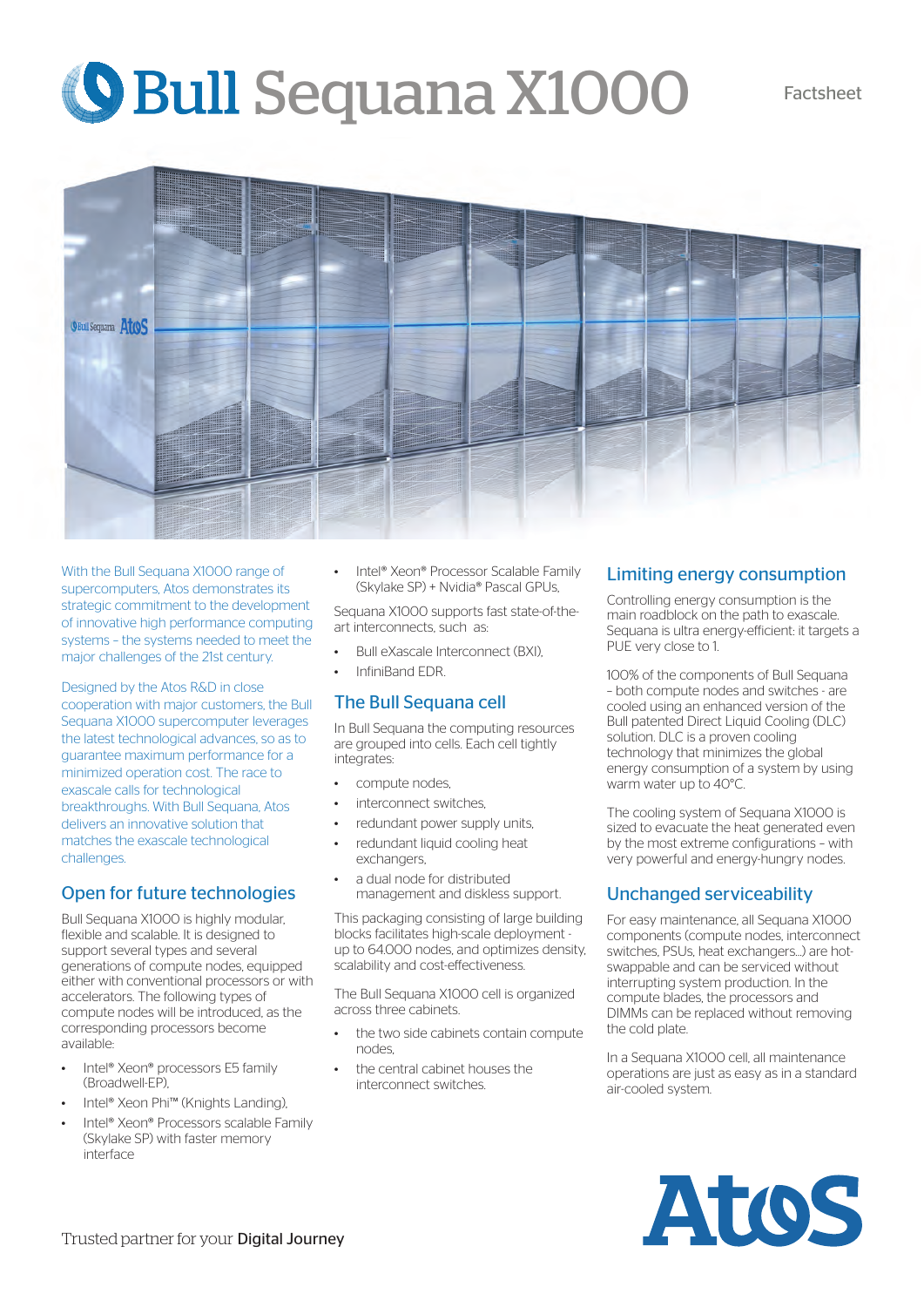## The Bull Sequana X1000 cell

| 111 111 111<br>90kW PSUs<br>x48 Compute blades<br>$\bullet$<br>$\bullet$                                                                                                                                                                                                                                                                                                                                                                                                                                                                                                                                                                       |                                                                                                                                                                                                                                                                                                                                                                                                  | Management servers<br>12kW PSUs                                                                                                                                                                                                                                                                                                                                                                                                                                                                                                                                                                                     |  |  |
|------------------------------------------------------------------------------------------------------------------------------------------------------------------------------------------------------------------------------------------------------------------------------------------------------------------------------------------------------------------------------------------------------------------------------------------------------------------------------------------------------------------------------------------------------------------------------------------------------------------------------------------------|--------------------------------------------------------------------------------------------------------------------------------------------------------------------------------------------------------------------------------------------------------------------------------------------------------------------------------------------------------------------------------------------------|---------------------------------------------------------------------------------------------------------------------------------------------------------------------------------------------------------------------------------------------------------------------------------------------------------------------------------------------------------------------------------------------------------------------------------------------------------------------------------------------------------------------------------------------------------------------------------------------------------------------|--|--|
| $\bullet$<br>$\bullet$<br>$\bullet$<br>$\bullet$<br>$\bullet$<br>$\bullet$<br>$\bullet$<br>$\bullet$<br>$\bullet$<br>$\bullet$<br>$\bullet$<br>$\bullet$<br>$\bullet$<br>$\bullet$<br>$\bullet$<br>$\bullet$<br>$\bullet$<br>$\bullet$<br>$\bullet$<br>$\bullet$<br>25GB/s sideplane cables<br>$(NIC \leftrightarrow L1)$<br>x3 Hydraulics chassis                                                                                                                                                                                                                                                                                             | $\cdots$<br>$\cdots$<br>$\bullet$<br>$\cdots$<br>$\mathbf{B}$<br>$\begin{array}{ccc} \bullet & \bullet & \bullet \end{array}$                                                                                                                                                                                                                                                                    | $\bullet$<br>$-$<br>$\sim$<br>$\bullet$ $\bullet$ $\bullet$<br>25GB/s copper cable<br>$-$<br>$\blacksquare$<br>midplane (L1 L2)<br>$\bullet$<br>$\begin{array}{ccc} \bullet & \bullet & \bullet \end{array}$<br>$\bullet$<br>$\begin{array}{ccc} \bullet & \bullet \end{array}$<br>$\bullet$<br>$\blacksquare$<br>$\bullet$ $\bullet$<br>$\bullet$<br>$\begin{array}{ccc}\n\bullet & \bullet & \bullet\n\end{array}$<br>$\sim$<br>$\bullet$<br>$\bullet$ $\bullet$<br>$\sim$<br>$\bullet$ $\bullet$<br>$\bullet$<br>$\bullet$ $\bullet$<br>$\bullet$<br>$\sim$ $\sim$<br>$\bullet$ $\bullet$<br>$\bullet$ $\bullet$ |  |  |
| (heat exchange)<br><b>Base compute</b><br>cabinet                                                                                                                                                                                                                                                                                                                                                                                                                                                                                                                                                                                              | <b>Switch</b><br>cabinet                                                                                                                                                                                                                                                                                                                                                                         | Ethernet Top/Leaf switches<br>for island management<br>(behind midplane)1<br><b>Extension compute</b><br>cabinet                                                                                                                                                                                                                                                                                                                                                                                                                                                                                                    |  |  |
| There are two types of compute cabinets:<br>The base compute cabinet provides<br>liquid cooling to the compute blades it<br>houses and also to the switch cabinet.<br>The extension compute cabinet is<br>optional and has its own cooling sub-<br>system.<br>Three types of interfaces connect the<br>compute and switch cabinets together:<br>Compute cabinet                                                                                                                                                                                                                                                                                | Liquid interface with two flexible pipes<br>from Base compute cabinet hydraulic<br>chassis to switch cabinet manifolds.<br>Interconnect interface: each node is<br>connected through one or two<br>interconnect links, one per NIC.<br>Management interface for all<br>$\bullet$<br>management controllers in the<br>compute cabinet (PMC, BMC, HMC):<br>one 1Gb/s Ethernet link per node plus 4 | sidebands signals for platform<br>management.<br>The compute nodes are connected to the<br>switch cabinet (L1 switches) via 12 copper<br>cable octopuses named:<br>Sideplane Octopus Double for 2 NICs<br>per node,<br>Sideplane Octopus Single for 1 NIC per<br>node                                                                                                                                                                                                                                                                                                                                               |  |  |
| Each Bull Sequana X1000 compute cabinet<br>houses 48 horizontal compute blades, with<br>the associated power modules at the top of<br>the cabinet and the redundant hydraulic<br>modules for cooling at the bottom of the<br>cabinet.                                                                                                                                                                                                                                                                                                                                                                                                          | 24 blades are mounted on the front side of<br>the cabinet, while the 24 other blades are<br>mounted on the rear side.<br>Each 1U blade contains three compute<br>nodes, except for GPU-based blades which<br>contain one node.                                                                                                                                                                   | Each cell can therefore contain up to:<br>288 dual-socket Intel® Xeon® nodes OR,<br>288 single-socket Intel® Xeon Phi™<br>nodes OR,<br>96 dual-socket Intel® Xeon® nodes with<br>$\bullet$<br>4 Nvidia® Pascal GPUs.                                                                                                                                                                                                                                                                                                                                                                                                |  |  |
| Mounting Capacity: 42U - Size (HxWxD) without UCM: 2020x750x1270 mm - With UCM (max): 2400x750x1270 mm<br>Dimensions / Weight<br>Weight without compute blade: 1000 kg - Packing weight (without compute blade, with pallet):1110 kg<br>Total weight of cabinet on slab floor (fully equipped): 2200 Kg (2300Kg with UCM)<br><b>Compute Power Group</b><br>7.5 U form factor at the top of the cabinet<br>Up to 4 x 15KW air cooling PSU shelves at the front of the cabinet with at PSU level (N+X)<br>Up to 4 x 15KW air cooling PSU shelves at the rear of the cabinet with at PSU level (N+X)<br>1 Power Management Controller Module<br>▶ |                                                                                                                                                                                                                                                                                                                                                                                                  |                                                                                                                                                                                                                                                                                                                                                                                                                                                                                                                                                                                                                     |  |  |

- 2 x2 64A tri-phased 400V AC EU input power lines or 2 x4) 64A tri-phased 600V AC US input power lines
- Option: 2 Ultra Capacity Module chassis supporting power outage of 300ms at full load or 800ms at 45% load in case of a 2 or 3 phases AC power outage
- Ready to support liquid cooling PSU shelf in Q3 2017 (FCS TBC).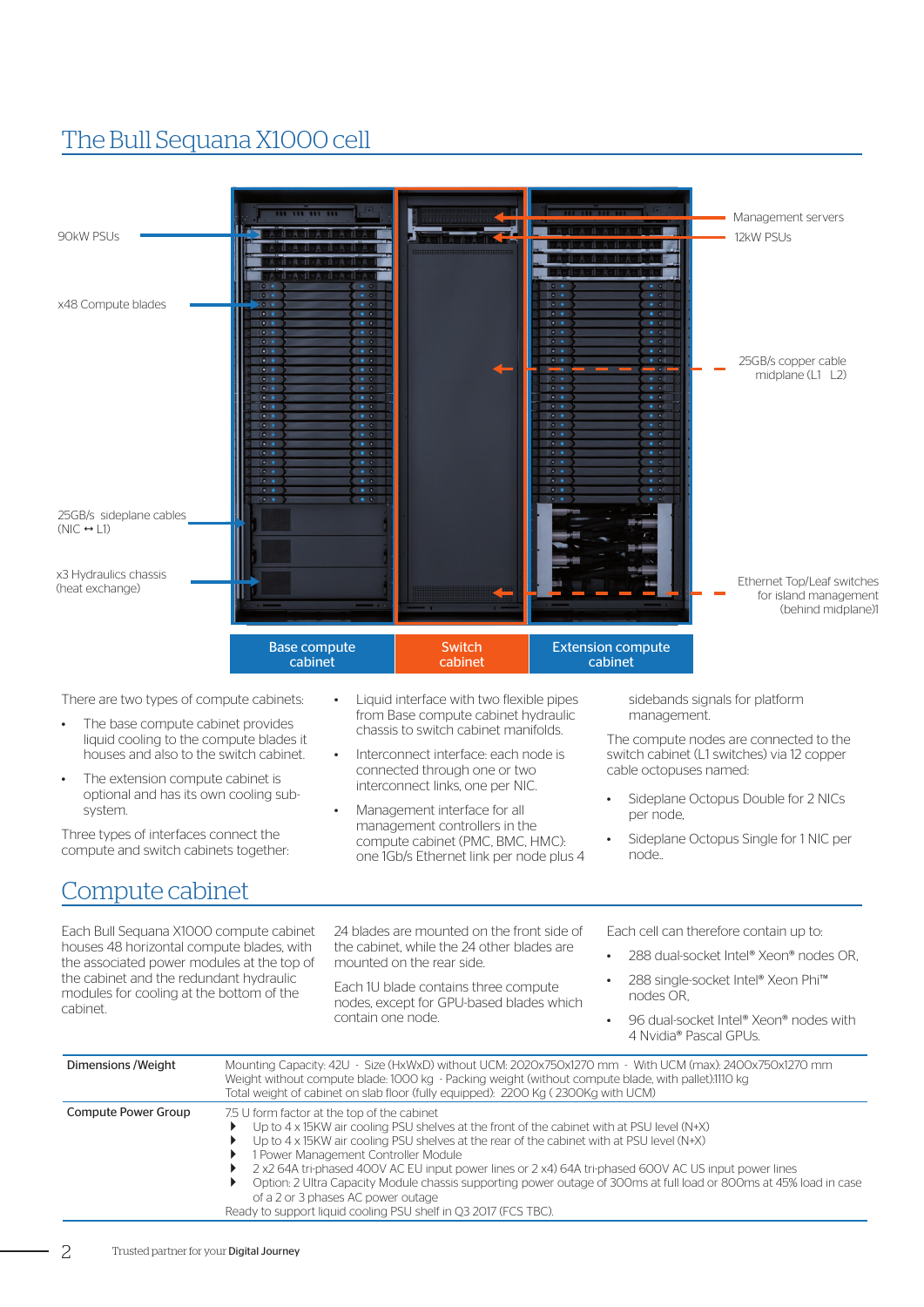| Cooling sub-system                               | 3 Hydraulic chassis (HYCs) at the bottom of the cabinet<br>The primary manifold system connects the customer loop to HYCs primary water inlets<br>The secondary manifold system connects HYCs outlets to each blade in the compute cabinet<br>The manifolds of Base compute cabinet provide input / output pipes for the liquid cooling of the switch cabinet   |
|--------------------------------------------------|-----------------------------------------------------------------------------------------------------------------------------------------------------------------------------------------------------------------------------------------------------------------------------------------------------------------------------------------------------------------|
| Interconnect between<br>compute & switch cabinet | Connection between compute node and L1 switch via 12 copper cable octopuses<br>Interconnect interface: each node is connected with one or two interconnects links, one per NIC<br>Management interface for all management controllers in compute cabinet (PMC, BMC, HMC): one 1Gb/s Ethernet link per<br>node plus 4 sidebands signals for platform management. |
| Regulatory compliance                            | Safety (EC, IEC, UL, CSA certifications); Electromagnetic Compatibility (EC, FCC, ICES-03, VCCI certifications), Environment<br>(RoHS II & WEEE directives, REACH regulation)                                                                                                                                                                                   |
| Warranty                                         | Standard warranty: 1 year - Extended Warranty: consult us                                                                                                                                                                                                                                                                                                       |

## Switch cabinet